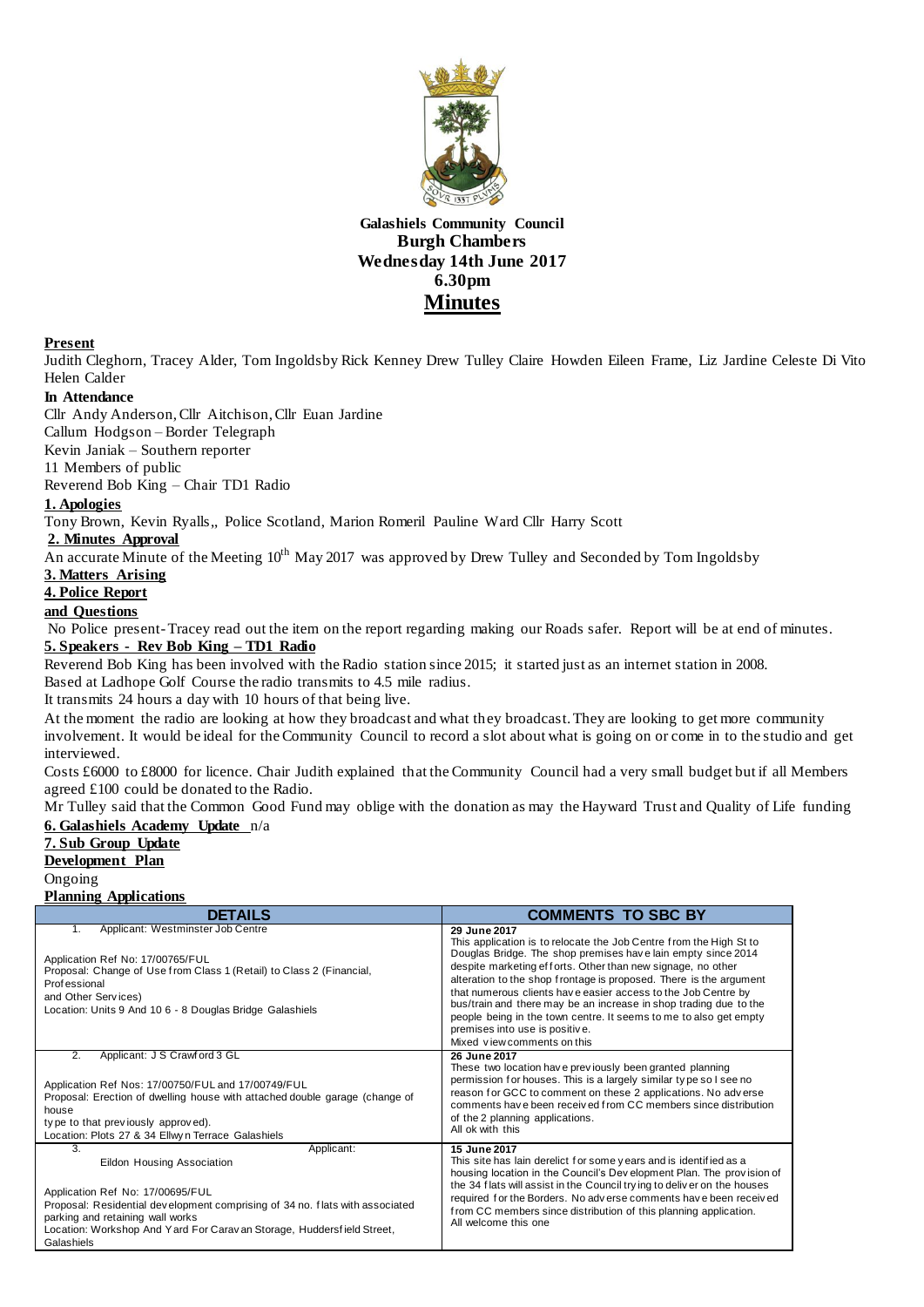| 4.                                                                                                                                                                                                            | Applicant:                                                           | Mr        | 10 July 2017                                                                                                                                                                                                                                                           |
|---------------------------------------------------------------------------------------------------------------------------------------------------------------------------------------------------------------|----------------------------------------------------------------------|-----------|------------------------------------------------------------------------------------------------------------------------------------------------------------------------------------------------------------------------------------------------------------------------|
| Khalid Sharif                                                                                                                                                                                                 |                                                                      |           | The premises have lain empty for some time since the gym business                                                                                                                                                                                                      |
| Application Ref No: 17/00814/FUL<br>Proposal: Change of use from fitness suite (Class 11) to form 2 No retail units<br>(Class 1) and alterations to shop front<br>Location: Shop 82 Channel Street Galashiels |                                                                      |           | closed. The application is to return to retail units (which it was<br>originally) and if approved, then the location is likely to be marked for<br>this purpose. Again, it would be beneficial to encourage shops to<br>open in the town centre.<br>All agreed to this |
| 5.                                                                                                                                                                                                            | Applicant:                                                           | <b>DM</b> | 11 July 2017                                                                                                                                                                                                                                                           |
| Hall Chartered Survey ors                                                                                                                                                                                     |                                                                      |           | The premises have lain vacant for several years and by reclassifying                                                                                                                                                                                                   |
| Application Ref No: 17/00821/FUL<br>use (Class 2).<br>Location: Gala Cycles 38 Island Street Galashiels                                                                                                       | Proposal: Change of use from retail (Class 1) to professional office |           | from retail to professional of fice use, will allow the building to be<br>marketed to a wider potential occupiers.<br>It would be beneficial for the town for this empty building to be<br>brought back into use.<br>Change of use will allow this to be occupied.     |

### **Gala Waterways**

Last meeting was  $6<sup>th</sup>$  June

Will be contacting Jason Curran from Friends of Gala Policies to see if they require any help

Last work party was June  $3^{\text{rd}}$  and next one is  $24^{\text{th}}$  June

### **EVENTS**

 $27<sup>th</sup>$  Aug will be the last steam train of a month of them coming down the Borders Line. We are looking at holding an event somewhat like the event when the Flying Scotsman came to the Borders with stalls and street entertainment.

Judith has been asked if Galashiels would like a commemorative plaque in remembrance of the Centenary of the Jellico Express which passed through Galashiels 100 years ago .We will be privileged to have the great Grandson of Admiral Lord Jellicoe, Admiral Chris Smith here in Gala, this will be combined with the  $27<sup>th</sup>$  event.

### **GALA in BLOOM**

A lot of work going on at Old Gala house.

Planters in situ on platform at station and looking lovely.

### **8. Chairs Report**

# **LRA – n/a**

### **9. Treasurers Report**

The balance on the books at  $14<sup>th</sup>$  June is £723.78 – few cheques paid out this evening

### **10. Secretary's Report**

Tracey reminded everyone that she was still waiting on a few biographies and pictures from members who haven't submitted already. Tracey also mentioned about an issue that was going on at Hazeldean Elderly Amenity Development and the fact that SBHA had stopped them having any amplified musical entertainment on the back of one complaint from one resident. Cllr Aitchison offere d to look in to this with Tracey and possibly have a meeting with residents and SBHA to resolve this.

Bill White spoke about the trails update and said quotes were in and it needs to be decided which one will draw up the plan b efore someone is taken on to do the work required from the quote received.

Judith said this was going to cost anywhere from £750.000 to a £1million.Pump track will go from Langlee all the way up to the old Drove Rd at Stow.

### **11. SBC Councillors Update**

### Cllr Aitchison

 $QA$  –Parking at Netherdale – can relaxation on yellow lines be looked at?- meeting still to be arranged regarding this issue Merchant Navy Day on 2<sup>nd</sup> September

Sandy's new portfolio is Localities and communities, £500.000.00 has been given to this and it needs to be split between the 5 areas and how much each area will get.

QA- What is happening about the signage for the Edinburgh Road - - 2 years been waiting- why can't we get the town publicised at the entrances to the Town – Cllr Aitchison will take this on.

Comment made – once again we raise the subject of the lights in the public park, do the powers that be not know the difference between day and night. We would like a report back for the next meeting (See appendix)

### Cllr Andy Anderson

Attended Event of Galashiels Master plan- several ideas were brought up that the CC have already covered and come up with. Attended the LRA meeting and have now become involved in the Langlee Carnival Committee

QA – Fountain not working and the water level is very low. Tiles on the bottom have started to disintegrate – Cllr Anderson will look in to this.

### Cllr Euan Jardine

QA – regarding disabled access at swimming pool- Ewan Jackson has not come back to Judith about this – Cllr Jardine will look into this.

Comment made – High Road – works going on as wall is down and some of the trees have been cut back but it doesn't look right it would look better if all of the trees were cut down.

Comment made – Empty properties- Scotts Street, Gala Park Island Street can SBC not get a CPO? Obviously this may cost a lot it may be it would be worth asking SBC if they could purchase them on a friendly basis.

Interchange has been closed quite a bit due to vandalism but the lights are blasting away – Judith will write to Stewart Morsen Tourism- 2017 Map has been produced from some unknown source and Galashiels does not feature in it at all, Live Borders is advertised in it 3 times and there are adverts in it that not even in the Borders.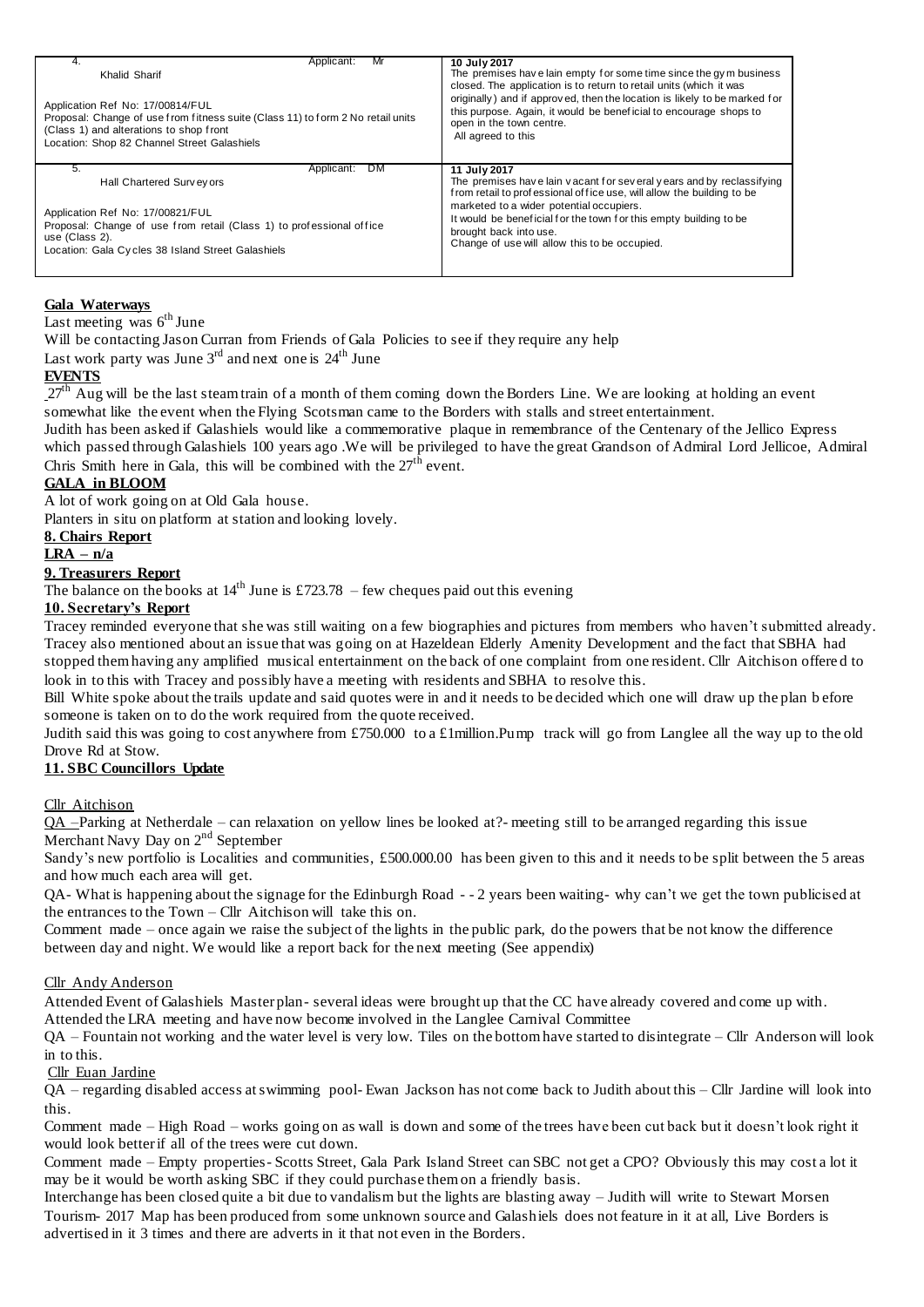Judith suggested that the CC take this on and ask volunteers to help take this forward and produce and publicise a prope r map. Comment made – Houses at Kirkbrae are being converted. A big skip has been put on the front gardens which will cause parking to be an issue. – Cllr Aitchison will be looking at this.

When will the consultation take place to look at schools?

Beautiful planters now in place at station however there is a big banner up advertising Beds and Sofas and apparently the company were sold the space by Scotrail- Judith is going to write to them to say that we don't want to see banners like that.

Comment – We have a new line up of Cllrs they need to make sure they stand up and make sure that Galashiels is not forgotten about .

### **13. Open Session Members of Public 14. Date of Next Meeting 5 th July Appendix**

# **Cllr Aitchison**

North Entrance to Gala on A7

The re-build of this is with Property Maintenance.

I've copied in Stuart to remind him to organise.

Railway Construction Sign

I've asked Chris to check & remove.

High Road

Wall - 100m of construction. Scaffold goes up next week & SBC doing work which is estimated t o take 8 weeks. The design is from our Bridges Section,so stability/strength will have been part of the design.

Grass Cutting - the biodiversity strip is cut twice a year. Gala CC can plant wild flower in this area if they wish - let me have details.

Landscaping works associated with the Railway My understanding is there are on-going discussions with Network Rail to bring these areas up to adoptable standard & work will be programme asap. I've copied in Jason who is dealing with this & will ask him to add any comment as necessary

### **Cllr Jardine**

- Still no real progress or big developments to report as the council has been really hamstrung with the general election. Which has taken a lot of resource from the daily duties of the council
- All new councillors have also been going through a training induction which has been informative and interesting
- Councillors have also chosen their committees and outside bodies. Brief outlines of a few of my commitments are JCG Staff Committee, Standards Committee, Education performance sub-committee, Clubsport Ettrick & Lauderdale, Focus Centre, COSLA Health and Wellbeing and COSLA sports art and culture working group. I am also involved with various other groups.
- I have also been catching up with the long list of issues raised by the public during my election and have the majority of them resolved.
- I attended a regenerate Galashiels event where members of the public and business owners could give ideas about future developments regarding the town. This is a long term plan with Scottish Government backing as all towns on the borders railway getting focus to help them prosper. One of the people involved played an instrumental part in bringing the Kelpies to Falkirk and working to ensure that project was a success and we all know how that went.
- During the formation of the new administration I was given the Culture and Sport portfolio. I have a background in both parts of the portfolio and I am excited to work with all the key stakeholders surrounding it. We are also in early discussions about a public forum and also using online surveys to get feedback of what the people in the borders would like to see in terms of culture and sport.
- Finally on a lighter note I took the opportunity to go on the very first open top bus tour of the borders. It was a very informative journey which left Galashiels stopping off at various well known places and peaking at Scott's view. I hope it will encourage tourists to visit the region.

### **Police Report**

Our focus is to reduce crime and disorder, to increase public reassurance within our community and to KEEP PEOPLE SAFE.

We will continue to work closely with our partners and find effective long-term solutions to the issues you raise.

We continue to work on issues raised in relation to the multi-ward Member Plan with the priorities being violent crime, drug dealing and drug misuse, inconsiderate driving and anti- social behaviour.

### Violent Crime

- Within the Galashiels and Langlee area there has been 6 calls relating to disturbances.
- We have seen a number of common assaults (9) reported to police, predominantly alcohol related. These incidents are all subject to ongoing investigations and charges have all ready been preferred against a number of individuals responsible.

A 39 year old male has been charged with serious assault, possession of offensive weapon and knife and Police assault. Remanded in custody

### **Substance Misuse**

- Over the month of May there have been 11recorded calls in relation to illicit drugs misuse.
- 4 x males (ranging from 15 years to 30 years) have all been reported for possession of a Class B drug, namely Cannabis.
- One other male reported for having Cannabis cultivation.

Police Officers conducted 4 x stop/searches on persons whom have been found in possession of controlled drugs.

Specialist Police teams have also carried out house searches under drugs warrants in Scottish Borders (Hawick area) where approx £15K of drugs, Class A, B and C were recovered. 53 year old remanded in custody. When there is a sufficiency of local drugs intelligence similar raids will occur in Galashiels in the future.

### **Making our Roads Safer**

- Police have attended 12 road traffic collisions.
- One male driver reported for careless driving.
- 20 year old female charged with drink driving.
- 54 year old male charged with drink driving and offences against the Firearms Act 1968.
- 2 x motor car seized for having no insurance and drivers either reported or received £300 fine, 6 points on their licenses.
- Officers continue to issue Fixed Penalty Tickets to illegally parked vehicles and school zig-zag line parking offenders.
	- Community and Roads Policing officers continue to carry out work to combat speeding motorists and anti- social driving.

### Some drivers still find it acceptable to drive whilst under the influence of alcohol. Police patrols will continue to target and identify offenders. **Reducing Antisocial Behaviour**

- Currently Galashiels has 4 people on an active ASBO, with another 6 at Face 2 Face level. Several others are being closely monitored.
- 10 reports of domestic incidents/assaults 20 year old female held in custody for Court appearances.